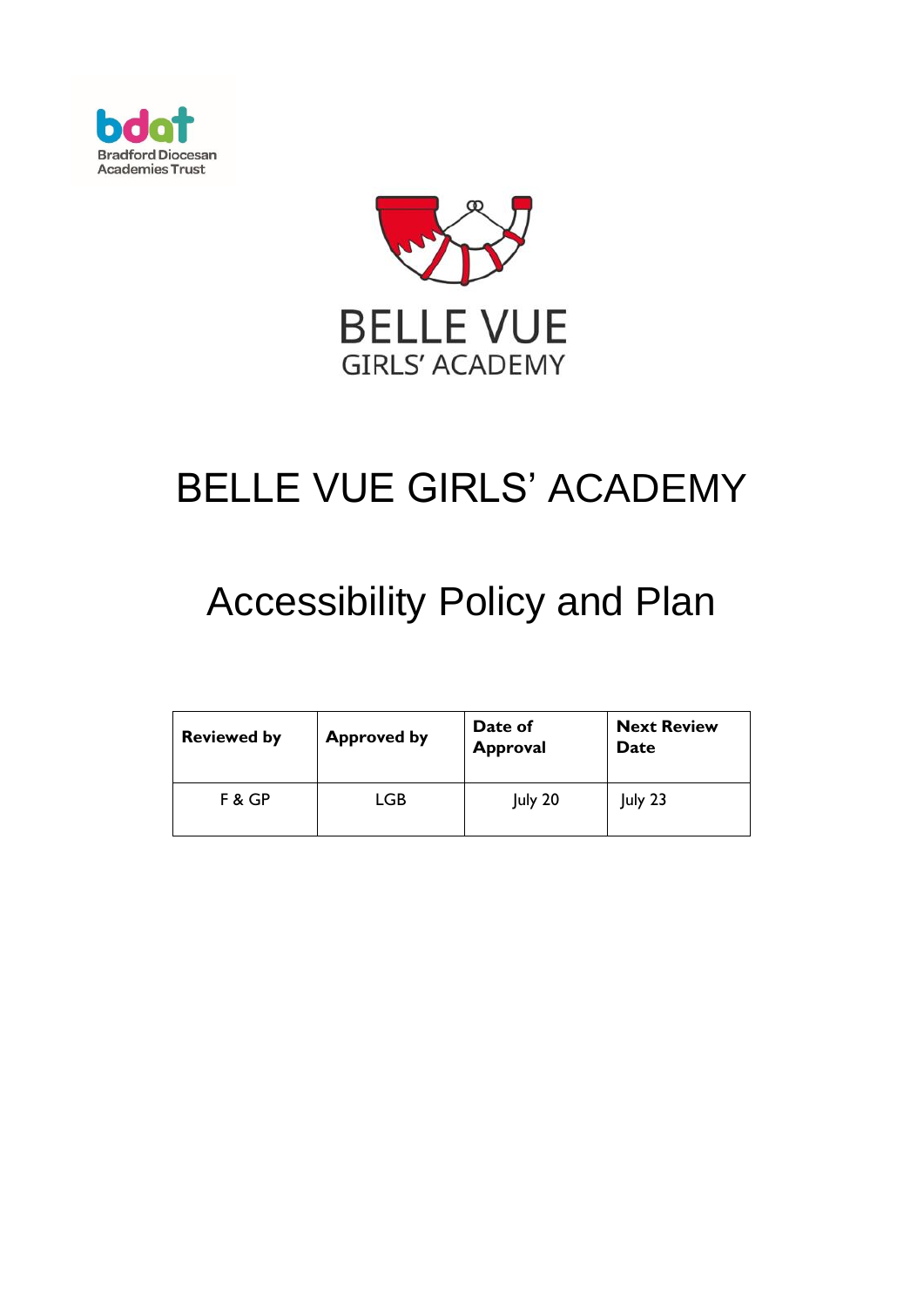#### **1. Aims**

Belle Vue Girls' Academy is required under the Equality Act 2010 to have an accessibility plan. The purpose of the plan is to:

- Increase the extent to which disabled pupils can participate in the curriculum
- Improve the physical environment of the school to enable disabled pupils to take better advantage of education, benefits, facilities and services provided
- Improve the availability of accessible information to disabled pupils

Belle Vue Girls' Academy aims to treat all its pupils fairly and with respect. This involves providing access and opportunities for all pupils without discrimination of any kind.

The plan will be made available online on the school website, and paper copies are available upon request.

Belle Vue Girls' Academy is also committed to ensuring staff are trained in equality issues with reference to the Equality Act 2010, including understanding disability issues.

#### **2. Legislation and guidance**

This document meets the requirements of [schedule 10 of the Equality Act 2010](http://www.legislation.gov.uk/ukpga/2010/15/schedule/10) and the Department for Education (DfE) [guidance for schools on the Equality Act 2010.](https://www.gov.uk/government/publications/equality-act-2010-advice-for-schools)

The Equality Act 2010 defines an individual as disabled if he or she has a physical or mental impairment that has a 'substantial' and 'long-term' adverse effect on his or her ability to undertake normal day to day activities.

Under the [Special Educational Needs and Disability \(SEND\) Code of Practice](https://www.gov.uk/government/publications/send-code-of-practice-0-to-25), 'longterm' is defined as 'a year or more' and 'substantial' is defined as 'more than minor or trivial'. The definition includes sensory impairments such as those affecting sight or hearing, and long-term health conditions such as asthma, diabetes, epilepsy and cancer.

Schools are required to make 'reasonable adjustments' for pupils with disabilities under the Equality Act 2010, to alleviate any substantial disadvantage that a disabled pupil faces in comparison with non-disabled pupils.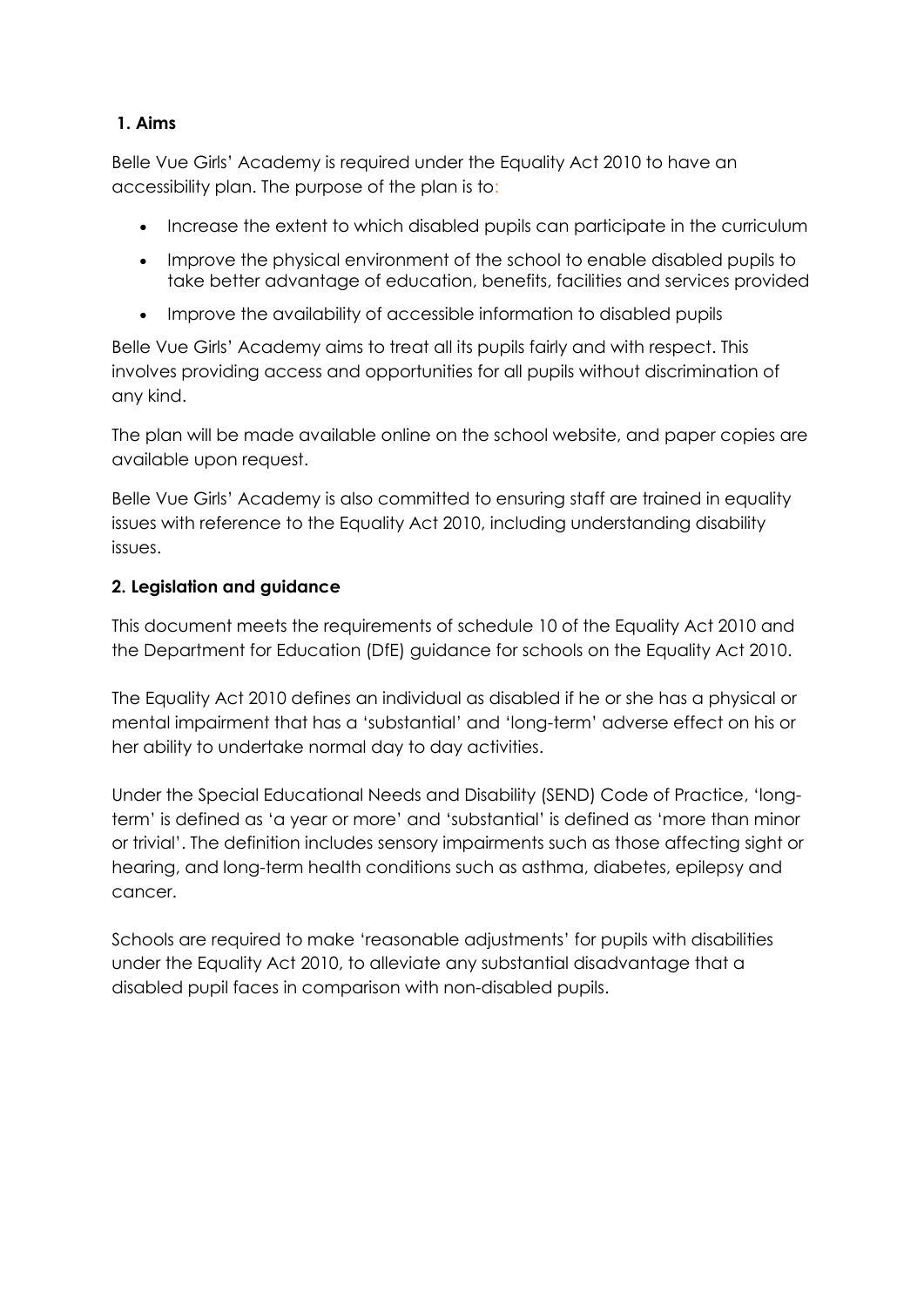### **3. Action plan**

This action plan sets out the aims of our accessibility plan in accordance with the Equality Act 2010.

| <b>Targets</b>                                                                     | <b>Strategies</b>                                                                                                                                            | <b>Outcome</b>                                                                              | <b>Goals Achieved</b>                                             | <b>Monitor &amp; end date</b>                                            |
|------------------------------------------------------------------------------------|--------------------------------------------------------------------------------------------------------------------------------------------------------------|---------------------------------------------------------------------------------------------|-------------------------------------------------------------------|--------------------------------------------------------------------------|
| Provide convenient parking spaces<br>near school entrances for disabled<br>drivers | Reserve 2 car parking spaces for<br>disabled drivers                                                                                                         | Improved access for disabled<br>staff and visitors                                          | Improved access to<br>school                                      | Usage of parking spaces                                                  |
| Improve fire evacuation procedures                                                 | Identify places of safety for<br>disabled students, staff & visitors<br>and mark on evacuation notices.<br>Identify disabled visitors in signing<br>in book. | Improved safety of<br>disabled/wheelchair users in the<br>event of a fire evacuation        | Confident that all can<br>be safe in the event of<br>a fire       | PEEPs for all students and staff<br>as required - constantly<br>reviewed |
| Provide access to "re-val" units for all<br>pupils                                 | Additional "re-val" unit mounted at<br>lower level                                                                                                           | Increased level of independence                                                             | Improved access and<br>independence for<br>"small for age" pupils | Keep in working order                                                    |
| Increase inclusion of visually<br>impaired pupils in PE lessons                    | Purchase specialist PE equipment<br>for visually impaired pupils eg<br>audible balls                                                                         | Inclusion of visually impaired<br>pupils                                                    | Increased access to<br>curriculum                                 | Replaced as necessary                                                    |
| Increase inclusion of visually<br>impaired pupils in Practical lessons             | Purchase specialist equipment for<br>visually impaired pupils                                                                                                | Inclusion of visually impaired<br>pupils                                                    | Increased access to<br>curriculum                                 | Staff awareness of availability of<br>resources                          |
| Provide chairs & tables of varying<br>heights in classrooms                        | Audit classrooms and assess<br>furniture requirements                                                                                                        | Improved comfort                                                                            | Improved comfort and<br>working conditions                        | Regular checks on H & S of<br>equipment                                  |
| Inclusion of all pupils as being part of<br>the form                               | Personalise timetables of pupils<br>on SEN Register, ie SEN "extras"<br>timetabled in place of some                                                          | Opportunities to form wider<br>friendships with peer group,<br>included in all registration | Comprehensive<br>inclusion of SEN pupils                          | Tutors monitor inclusion of SEN<br>students in registration activities.  |